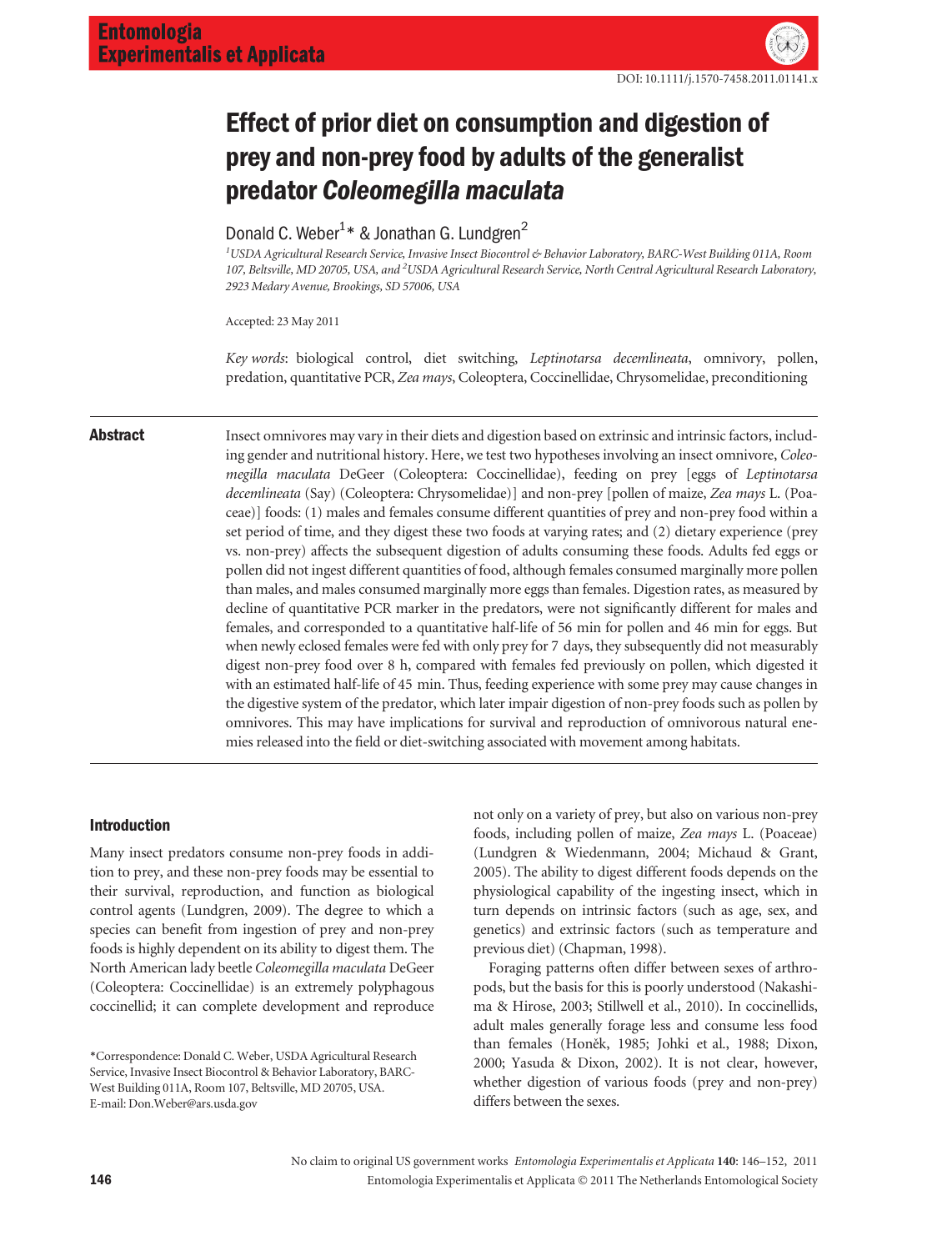Polyphagous predators likely switch diets frequently under natural conditions, but the contributions of previous diet to their ability to consume new or different foods remain poorly understood, especially for omnivorous insects. The majority of studies on diet switching have focused on vertebrates (Starck, 2003; Battley & Piersma, 2005) and herbivorous insects (Stoyenoff et al., 1994; Chambers et al., 1998; Bernays et al., 2004; Behmer, 2009). For polyphagous herbivores, prior diet (so-called preconditioning) has long been recognized as strongly influencing bioassays for crop plant resistance (Smith, 2005). For insect herbivores, diet mixing and switching seem to be influenced both by nutrient regulation and by top-down risks such as predation (Chambers et al., 1998; Behmer, 2009), but trade-offs are generally not well documented, and detailed feeding behaviors of generalists and specialists differ (Bernays et al., 2004). Diet switching may be accompanied by rapid digestive adaptations, depending on the consumer species and the foods involved, especially if they are quite different in composition. For instance, passerine birds show radical changes in gut structure and function after a few days when switching between insect and fruit diets (Levey & Karasov, 1989), but these effects may be asymmetric, depending on the relative nutrient contents (Afik & Karasov, 1995; Lee & Houston, 1995; Starck, 1999; Hilton et al., 2000). Furthermore, the timescale required for digestive adjustments to changes in food intake and quality is poorly understood (McWilliams & Karasov, 2001, 2005). The duration and magnitude of fitness costs for switching between diets strongly influences advantages of omnivory which accrue from increased availability of food (Whelan et al., 2000).

Quantitative polymerase chain reaction (qPCR) provides a useful tool to determine ingestion and digestion of prey and non-prey diets containing known marker sequences of DNA. Laboratory study of predation using qPCR has shown that disappearance of prey DNA after ingestion by third instars of C. maculata is rapid, with a quantitative half-life ranging from 16 to 59 min, depending on subsequent diet (Weber & Lundgren, 2009a). Larval age affects the digestion rate of various foods in this species (Lundgren et al., 2005; Lundgren & Weber, 2010). For adult C. maculata, longevity and mobility promote radical changes in diet over time, with possible switches to and from prey and non-prey foods based on availability and preference. Diet switching within the adult stage, and whether previous diet can influence preference, and therefore ingestion and/or digestion, has not been examined for C. maculata.

Here, we present experiments on feeding and digestion by C. maculata, using representative prey and non-prey foods, Colorado potato beetle [Leptinotarsa decemlineata (Say) (Coleoptera: Chrysomelidae) (CPB)] eggs and maize pollen, respectively. First, we test the hypothesis that adult female C. maculata consume more food and digest it faster than adult males do. Second, we test under no-choice conditions, whether ingestion and digestion rates of a food by C. maculata are faster when the beetles have experience digesting it, than when their prior diet is different.

#### Materials and methods

#### Test insects and diets

Coleomegilla maculata adults were collected from maize fields in Beltsville (MD, USA;  $39^{\circ}02'N$ ,  $76^{\circ}56'W$ ) and maintained in culture for 6 months prior to experiments. Larvae were reared on a 1:1 mixture (by weight) of Bee Pro pollen substitute (Mann Lake, Hackensack, MN, USA) and macerated dried freshwater amphipods (Gammarus lacustris Sars; Tetra Holding, Blacksburg, VA, USA). Leptinotarsa decemlineata were collected from potato fields in Beltsville and maintained on potato plants for at least ca. 8 months prior to experiments. Egg clutches between 24 and 48 h old (at 25  $^{\circ}$ C) were separated from the potato foliage using a fine paint brush for feeding to individual predators. Maize (NK4242; Northrup King Company, Golden Valley, MN, USA) plants were grown in 7.6-l pots (two plants per pot) in the greenhouse until anthesis, at ca. 27 °C, 40% r.h., and L14:D10 photoperiod. Plants were fertilized with 20-20-20 N-P-K (Plantex; Plant Product, Brampton, ON, Canada) and 1.26 ml of chelated Fe (Sequestrene 330 Fe; Becker Underwood, Ames, IA, USA) per liter water. Pollen was collected, sieved (mesh size: 55.6 openings  $cm^{-1}$ ), and stored according to protocols outlined by Pilorget et al. (2010).

#### Experiment 1. Sex differences in ingestion and digestion of eggs or pollen

Newly eclosed C. maculata adults were held individually in 4-cm-diameter plastic Petri dishes, provided with a 20% (wt⁄wt) water solution of sucrose for 7 days, then starved (water was provided as a saturated cotton wick) for 24 h prior to experimentation. Each adult was observed (microscopically in the case of pollen) feeding for 5 min without interruption. Test animals (mean of 10 replicates per time per sex) were then sacrificed at 0, 15, 30, 60, 120, 240, and 480 min and placed immediately in 70% ethanol at )20 C (Weber & Lundgren, 2009a). Sex was confirmed by dissection prior to DNA extraction.

#### Experiment 2. Effects of preceding diet on food ingestion and digestion

Newly eclosed females were held individually in 4-cmdiameter plastic Petri dishes, fed 7 days ad libitum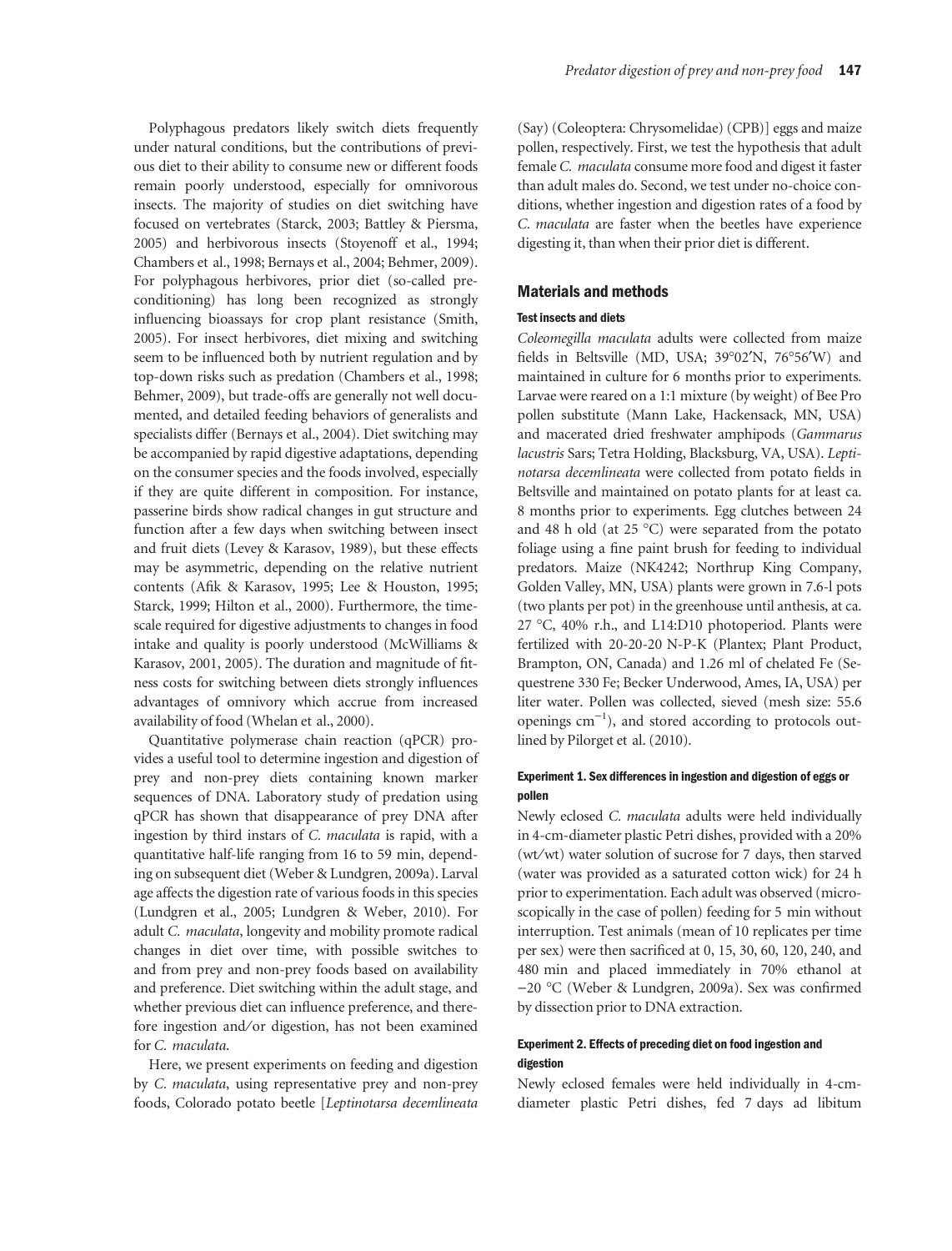exclusively either on pollen or eggs, and also provided with a water-soaked cotton wick. Then, for each of these two initial (prior) diets, adults were starved for 24 h (water only on soaked cotton wick) and then fed for 5 min as described for Experiment 1, on eggs or pollen, resulting in two crossover (switched) diet treatments and two control (unswitched) diet treatments. Test animals (on average  $8.25 \pm 0.26$  replicates per time per treatment) were again sacrificed at 0, 15, 30, 60, 120, 240, and 480 min and placed immediately in 70% ethanol at  $-20$  °C. Sex was confirmed by dissection prior to DNA extraction.

#### DNA extraction and amplification

DNA was extracted from individual C. maculata test adults using DNeasy Blood and Tissue extraction kits (#69506; Qiagen, Valencia, CA, USA). Samples (macerated whole individual adults with elytra and legs removed) were incubated in ATL buffer with Proteinase K for 3 h. Foodspecific primer sets were as in Lundgren & Weber (2010): the 214 bp sequence of the COI gene of L. decemlineata (sequenced by Greenstone et al., 2007) and a 141 bp sequence from the COI gene of Z. mays (sequenced by Xiao et al., 2006). Marker size under 300 bp has been considered appropriate for predation studies (King et al., 2008). The amount of food DNA present in each C. maculata was quantified using qPCR on a Stratagene MX3000P thermocycler (Stratagene, La Jolla, CA, USA) in 25-µl reactions with the following ingredients: 9.5 µl PCR-grade water, 12.5 µl Quantitect SYBR Green PCR Master Mix  $(\text{\#204143}; \text{Qiagen}), 1 \text{ µl template DNA}$  (ca. 1–88 ng DNA; assessed using absorbance ratio produced at 260/280 nm), and 1 µl each of forward and reverse food-specific primer sets, both at concentrations of 225 nm. Amplification conditions were a single cycle of 95  $^{\circ}$ C, followed by 45–55 cycles of 94  $\degree$ C for 15 s, 54 or 56  $\degree$ C (for egg and pollen, respectively) for 30 s, and 74  $^{\circ}$ C for 30 s. To ensure that our PCR was amplifying the correct DNA, a food-specific dissociation (melting) temperature was determined for each PCR product by incubation at 95  $\degree$ C for 60 s, then dropping the temperature to  $55^{\circ}$ C and ramping up to 94 °C, monitoring fluorescence every 0.5 °C; the PCR product for L. decemlineata dissociates unimodally at 74.3 °C, and that for Z. mays at 77.7 °C. The final result of these PCRs was a Cycle threshold (Ct), the minimum number of PCR cycles necessary for the sample's fluorescence to be detected above background levels. For each value in which the Ct of a sample exceeded 45 cycles, a randomly selected value 45<Ct<55 was generated. Cycle thresholds were determined for each test insect, along with positive food controls (five wells per plate), DNA from unfed C. maculata (three wells), and no-template (three wells) controls. These controls were extractions of the

following material: three 3-day-old L. decemlineata eggs and 22 mg Z. mays pollen.

#### Data analysis

Analysis of covariance (ANCOVA; Milliken & Johnson, 2002) was performed on each of the two experiments using linear modeling of log-transformed estimates of quantity of food marker over time, by comparison with the positive food controls. The linear model of log-transformed data corresponds to the expected exponential decay rate for the DNA markers over time (Weber & Lundgren, 2009a). This model is consistent with the expectation that a constant proportion of target disappears per unit time, and that relatively small markers will persist longer regardless of absolute half-life (Deagle et al., 2006). For each experiment, the following hypotheses were tested: (1) Do beetles consume food at the same rate over the 5-min feeding period, i.e., does the detected amount at  $t = 0$  differ by treatment? (2) Do the beetles digest each food they consume within 8 h, i.e., is the slope of the linear regression significantly different from zero? (3) Do sex or food type affect how fast food is digested, i.e., do the slopes differ among treatments in Experiment 1? and (4) Does initial (prior) diet affect the rate of digestion, i.e., do the slopes differ among treatments in Experiment 2?

These tests were carried out using Proc GLM (SAS, version 9.2; SAS Institute, 2008) according to the ANCOVA hypotheses of Milliken & Johnson (2002, chapter 2; time in this context is the covariate), using  $\alpha = 0.05$ . Data were compared within foods, but not between eggs and pollen, because of the different nature of the living tissue ingested and the variable rate at which different-sized amplicons are digested.

#### **Results**

#### Experiment 1. Sex differences in feeding

Male and female adult C. maculata did not differ significantly in the initial quantity of food ingested, nor in the digestion rate over 8 h (quantity ingested:  $F_{1,136} = 0.51$ ,  $P = 0.48$  for eggs;  $F_{1,136} = 0.33$ ,  $P = 0.57$  for pollen; digestion rate:  $F_{1,136}$  < 0.01, P = 0.95 for eggs;  $F_{1,136}$  = 1.08,  $P = 0.30$  for pollen). The estimated mean quantitative half-lives for egg and pollen digestion were 46 and 56 min, respectively (Table 1).

### Experiment 2. The effect of preceding diet on ingestion and digestion

Initial (prior) diet significantly influenced the rate of digestion of pollen as a test diet: females reared on L. decemlineata eggs digested pollen more slowly than females previously fed on pollen (digestion rate:  $F_{1,110} = 4.09$ ,  $P = 0.046$ ; Table 1, Figure 1). Females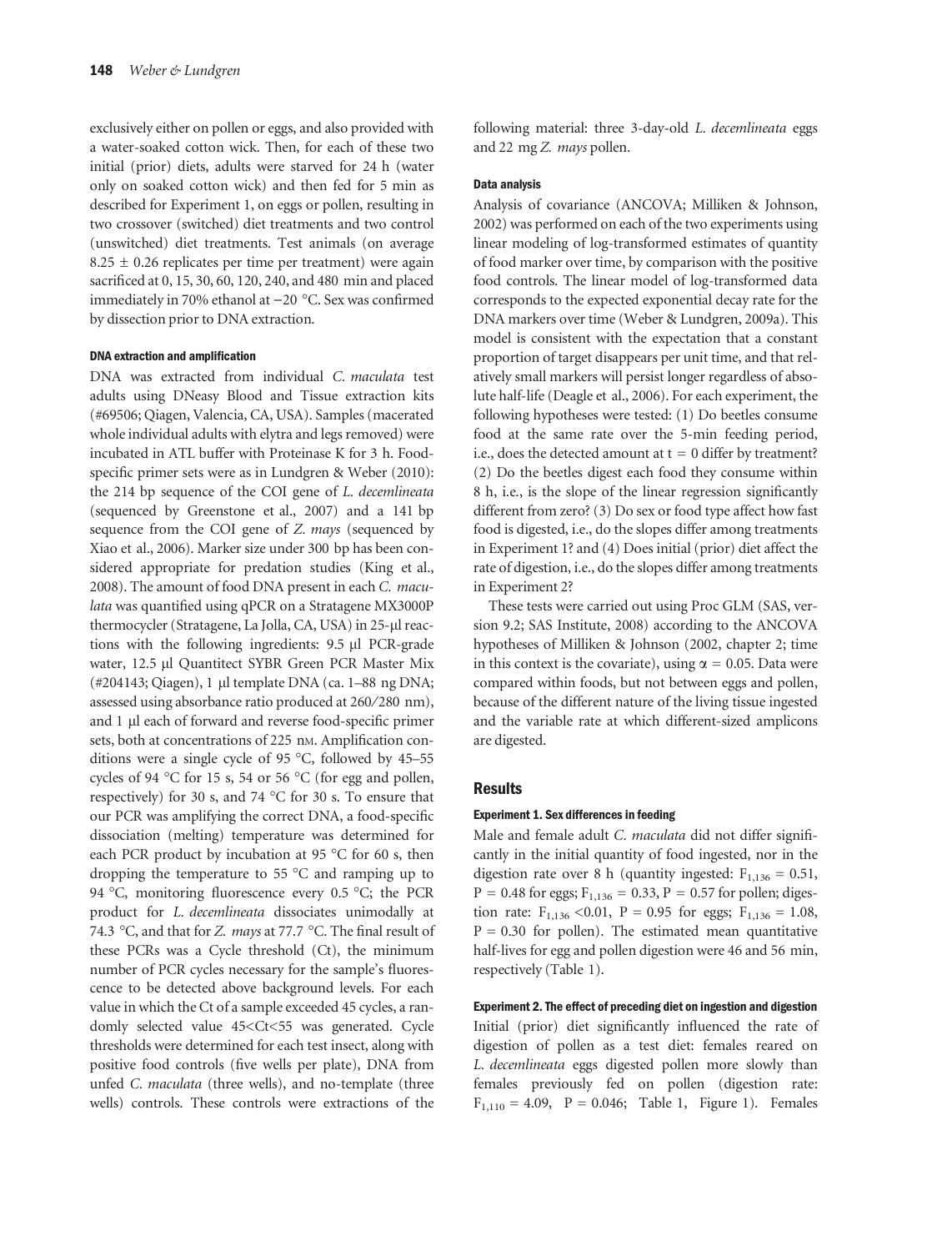Table 1 Estimated ingestion and digestion parameters for Coleomegilla maculata fed Leptinotarsa decemlineata eggs and Zea mays pollen. Predators were fed the initial food for 7 days, and then switched to the test diet, digestion rates of which were assessed using qPCR and primer sets specific for test foods over 8 h. Half-life is the time over which the linear regression decreases by one-half, according to the estimated slope of the linear regression of log-transformed marker quantities determined by qPCR

| Initial food | Test food | <b>Sex</b> | Intercept $\pm$ SE | Slope $\pm$ SE <sup>1</sup> | Half-life (min) |
|--------------|-----------|------------|--------------------|-----------------------------|-----------------|
| Experiment 1 |           |            |                    |                             |                 |
| Sucrose      | Egg       | Male       | $-0.09 + 0.33$     | $-0.38 + 0.09$              | 47.0            |
| Sucrose      | Egg       | Female     | $-0.41 + 0.31$     | $-0.39 + 0.09$              | 45.9            |
| Sucrose      | Pollen    | Male       | $-1.17 + 0.22$     | $-0.37 + 0.06$              | 48.3            |
| Sucrose      | Pollen    | Female     | $-1.00 + 0.20$     | $-0.29 + 0.06$              | 63.1            |
| Experiment 2 |           |            |                    |                             |                 |
| Pollen       | Pollen    | Female     | $-1.82 + 0.32$     | $-0.40 + 0.09a$             | 44.9            |
| Egg          | Pollen    | Female     | $-2.12 + 0.36$     | $-0.13 + 0.10b^2$           | 140.7           |
| Egg          | Egg       | Female     | $-0.43 + 0.34$     | $-0.36 + 0.10$              | 49.6            |
| Pollen       | Egg       | Female     | $-0.43 + 0.29$     | $-0.35 + 0.08$              | 52.2            |
|              |           |            |                    |                             |                 |

<sup>1</sup>Different letters indicate significantly different digestion rates (slopes) of a given test food observed for paired treatments (P<0.05).

 $2$ The slope of the pollen following egg treatment did not differ significantly from zero  $(t = -1.30, P = 0.20; n = 52)$ . All other digestion rates (slopes) differ significantly from zero (P<0.001 for all seven treatments).



Figure 1 Digestion of food-specific DNA sequences by Coleomegilla maculata adult females, when fed Leptinotarsa decemlineata eggs or Zea mays pollen following the same or different food (logarithmic means  $\pm$  SE). For the treatment of 'egg then pollen', the slope is not significantly different from zero, and it differs from the slope for the diet of 'pollen then pollen'. See Table 1 and text for statistical details.

reared on L. decemlineata eggs did not digest pollen measurably (i.e., the slope of the digestion regression was not significantly different from zero;  $t = -1.30$ ,  $P = 0.20$ ,  $n = 52$ ). Pollen-reared females fed pollen digested half the pollen DNA within an estimated 45 min of cessation of feeding. Leptinotarsa decemlineata eggs were consumed and digested at similar rates regardless of the diet that they were reared on. The estimate of quantitative half-life for L. decemlineata DNA was 51 min for C. maculata previously fed eggs or pollen, similar to that for the sucrose-fed insects in Experiment 1. Estimated ingestion rates did not differ between the treatments.

### **Discussion**

Preceding diet affected pollen digestion, to the extent that prey-fed females did not effectively digest pollen when it suddenly became available, whereas females fed pollen for 7 days had the ability to digest this food efficiently. This was a significant and unidirectional dietary conditioning phenomenon in the diet crossover experiment with C. maculata: insects failed to digest a subsequent maize pollen meal at a rate comparable with females previously fed pollen. Yet females fed only sucrose in the first experiment digested pollen at a similar rate to those which were previously pollen fed. This appears to be an example of negative dietary conditioning, in which prey consumption in this case diminishes the quality or quantity of enzymes that digest resistant pollen components which protect the DNA within the maize pollen. The dynamics of digestion of pollen are not well known for insects that ingest pollen grains whole, as is true for all beetles (Roulston & Cane, 2000). Digestion can include osmotic shock, germination, pseudo-germination, exudation, and enzyme penetration and may involve contributions from microbial symbionts (Roulston & Cane, 2000; Johnson & Nicolson, 2001). The pollen coat (exine) is typically a resistant barrier to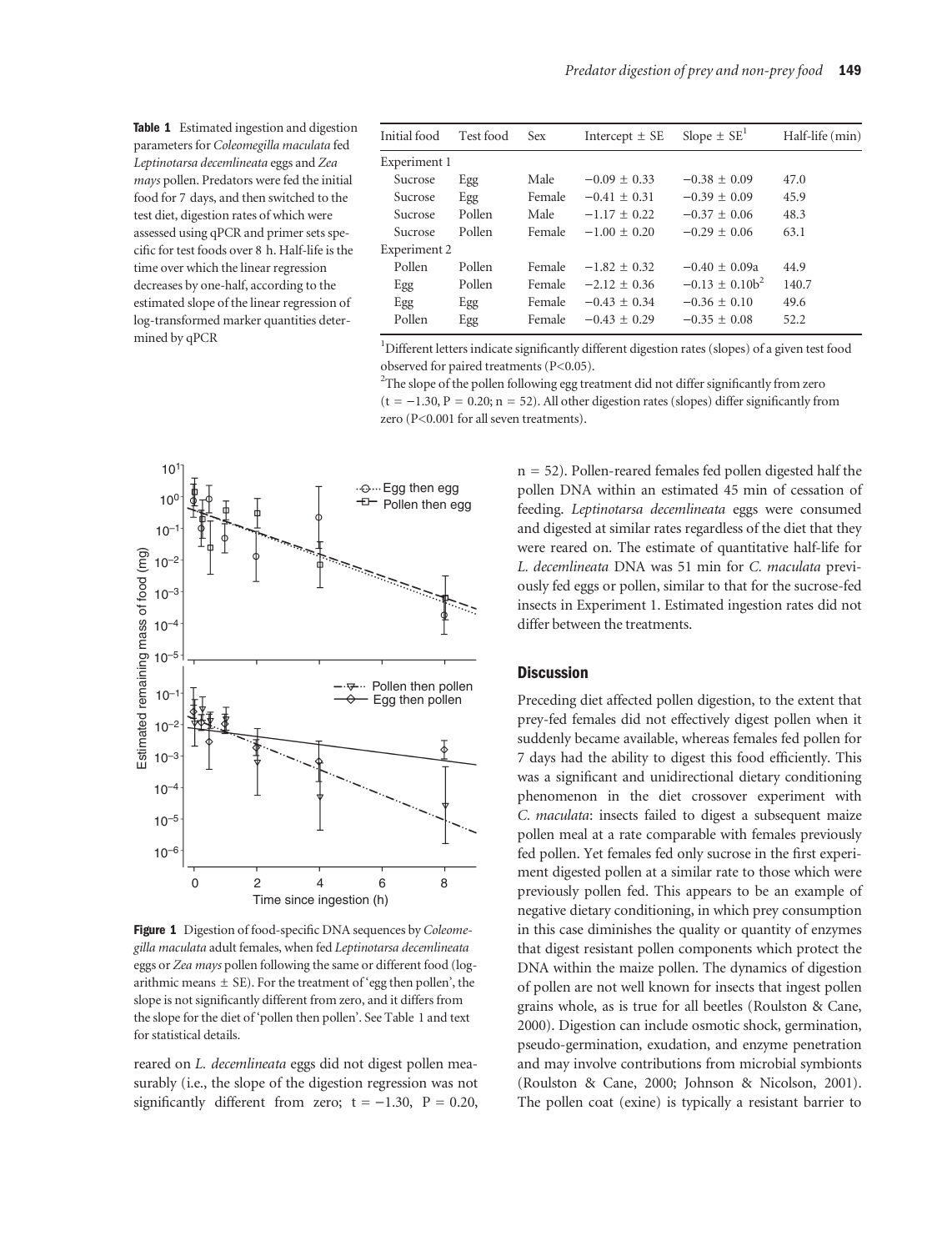digestion, which requires particular adaptations to release the contents of the pollen grain. Thus, the presence of effective enzymes, even if in combination with other pollen digestion mechanisms, is likely a critical aspect of pollen digestion in pollen-feeding beetles studied (Johnson & Nicolson, 2001; Human & Nicolson, 2003; Lundgren, 2009). The fact that pollen-fed females were able to digest it well suggests that they have a more effective complement of pollen-digesting enzymes, either their own or possibly those which originate in the diet itself (Lundgren, 2009).

Male and female C. maculata ingested and digested foods at similar rates. Although the differences were not significant, females consumed approximately twice as much pollen as males and males consumed slightly more eggs (logarithmic means). The feeding period of 5 min was likely too short to show differences in ingestion which have been found over longer periods. For periods of several days, Hazzard & Ferro (1991) found that female C. maculata consumed 50% more eggs over 24 h, and Lundgren et al. (2005) found ca.  $10\times$  more maize pollen in female than in male C. maculata collected from a maize field during anthesis. The similar digestive rates of these foods in males and females reflect the inherent omnivory of both sexes of this species, and further suggests that observations on sex-specific differences in pollen consumption rates are likely driven by foraging behavior rather than physiological differences between the sexes.

Among arthropod predators, omnivory is now recognized to be very frequent, including consumption of nonprey foods such as pollen, fungi, plant parts, and nectar (Coll & Guershon, 2002; Lundgren, 2009; Weber & Lundgren, 2009b). By definition, this entails diet mixing and diet switching or shifting over time, based on availability and selection of food items by the individual predator (Chambers et al., 1998; Singer & Bernays, 2003; Behmer, 2009). In the field, plants provide food and other resources which frequently mediate interactions between omnivores and their prey and non-prey foods (Eubanks & Styrsky, 2005). For example, pollen from a single species can be extremely abundant, but usually only for a short time during the year (Lundgren & Wiedenmann, 2004); similarly, specific prey populations (e.g., aphids and insect eggs) are often plentiful but ephemeral resources (Voss & Ferro, 1989; Michaud & Jyoti, 2008). The result is that individual predators likely have to shift their diets over their adult lives, and may encounter a large number of potential food items, particularly if the predator moves from habitat to habitat, or with resource pulses (Yang et al., 2008). Coleomegilla maculata balances its diet between insect prey and non-prey foods, and populations alter their reliance on selected prey items when alternative foods (e.g., pollen or other prey types) become available (Hazzard & Ferro,

1991; Cottrell & Yeargan, 1998; Lundgren et al., 2004). These spatiotemporal patterns of food availability demand and select for mobility and/or physiological adaptability to ingestion and digestion of a wide range of foods. Quality or value of the different foods available to omnivores, however, depends on their ability to effectively digest them, which in turn may depend on the pattern of diet switching and mixing: the order and duration in which different foods are encountered and ingested. For biological control by omnivorous predators, knowledge of the implications of prior diet and subsequent diet switching is essential to the optimal functional and numeric response of biocontrol agents in conservation, augmentative, and inundative approaches.

#### Acknowledgements

We thank Michael Athanas and Meiling Webb for predator rearing and experimental assistance, and Janet Fergen for assisting with DNA extraction and amplification. We also thank the two anonymous reviewers for their helpful suggestions. Mention of trade names or commercial products is solely for the purpose of providing specific information and does not imply recommendation or endorsement by the USDA.

#### References

- Afik D & Karasov WH (1995) The trade-offs between digestion rate and efficiency in warblers and their ecological implications. Ecology 76: 2247–2257.
- Battley PF & Piersma T (2005) Adaptive interplay between feeding ecology and features of the digestive tract in birds. Physiological and Ecological Adaptations to Feeding in Vertebrates (ed. by JM Starck & T Wang), pp. 201–228. Science Publishers, Enfield, NH, USA.
- Behmer ST (2009) Insect herbivore nutrient regulation. Annual Review of Entomology 54: 165–187.
- Bernays EA, Singer MS & Rodrigues D (2004) Foraging in nature: foraging efficiency and attentiveness in caterpillars with different diet breadths. Ecological Entomology 29: 389–397.
- Chambers PG, Raubenheimer D & Simpson SJ (1998) The functional significance of switching interval in food mixing by Locusta migratoria. Journal of Insect Physiology 44: 77–85.
- Chapman RF (1998) The Insects: Structure and Function. Cambridge University Press, Cambridge, UK.
- Coll M & Guershon M (2002) Omnivory in terrestrial arthropods: mixing plant and prey diets. Annual Review of Entomology 47: 267–297.
- Cottrell TE & Yeargan KV (1998) Effect of pollen on Coleomegilla maculata (Coleoptera: Coccinellidae) population density, predation, and cannibalism in sweet corn. Environmental Entomology 27: 1402–1410.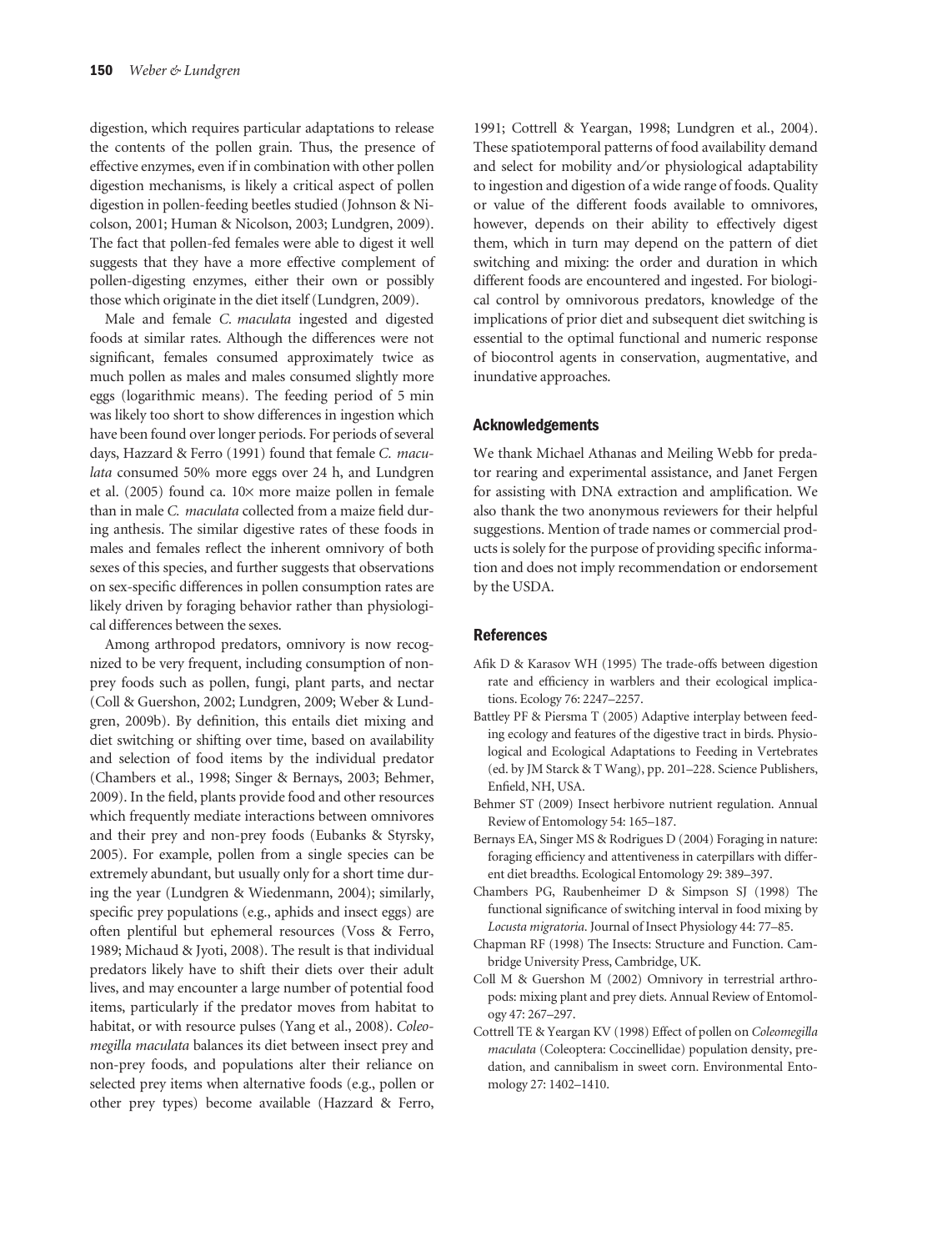- Deagle BE, Eveson JP & Jarman SN (2006) Quantification of damage in DNA recovered from highly degraded samples – a case study on DNA in faeces. Frontiers in Zoology 3: 11.
- Dixon AFG (2000) Insect Predator-Prey Dynamics: Ladybird Beetles and Biological Control. Cambridge University Press, Cambridge, UK.
- Eubanks MD & Styrsky JD (2005) Effects of plant feeding on the performance of omnivorous 'predators'. Plant-Provided Foods for Carnivorous Insects (ed. by FL Wäckers, PCJ van Rijn & J Bruin), pp. 148–177. Cambridge University Press, Cambridge, UK.
- Greenstone MH, Rowley DL, Weber DC, Payton ME & Hawthorne DJ (2007) Feeding mode and prey detectability halflives in molecular gut analysis: an example with two predators of the Colorado potato beetle. Bulletin of Entomological Research 97: 201–209.
- Hazzard RV & Ferro DN (1991) Feeding responses of adult Coleomegilla maculata (Coleoptera: Coccinellidae) to eggs of Colorado potato beetle (Coleoptera: Chrysomelidae) and green peach aphids (Homoptera: Aphididae). Environmental Entomology 20: 644–651.
- Hilton GM, Furness RW & Houston DC (2000) The effects of diet switching and mixing on digestion in seabirds. Functional Ecology 14: 145–154.
- Honěk A (1985) Activity and predation of Coccinella septempunctata in the field (Col., Coccinellidae). Zeitschrift für Angewandte Entomologie 100: 399–409.
- Human H & Nicolson SW (2003) Digestion of maize and sunflower pollen by the spotted maize beetle Astylus atromaculatus (Melyridae): is there a role for osmotic shock? Journal of Insect Physiology 49: 633–643.
- Johki Y, Obata S & Matsui M (1988) Distribution and behaviour of five species of aphidophagous ladybirds (Coleoptera) around aphid colonies. Ecology and Effectiveness of Aphidophaga (ed. by E Niemczyk & AFG Dixon), pp. 35–38. SPB Academic Publishing, The Hague, The Netherlands.
- Johnson SA & Nicolson SW (2001) Pollen digestion by flowerfeeding Scarabaeidae: protea beetles (Cetoniini) and monkey beetles (Hopliini). Journal of Insect Physiology 47: 725–733.
- King RA, Read DS, Traugott M & Symondson WOC (2008) Molecular analysis of predation: a review of best practice for DNA-based approaches. Molecular Ecology 17: 947–963.
- Lee WB & Houston DC (1995) The rate of change of gut anatomy in voles in relation to diet quality. Journal of Zoology 236: 341–345.
- Levey DJ & Karasov WH (1989) Digestive responses of temperate birds switched to fruit or insect diets. The Auk 106: 675–686.
- Lundgren JG (2009) Relationships of Natural Enemies and Non-Prey Foods. Springer, Dordrecht, The Netherlands.
- Lundgren JG & Weber DC (2010) Changes in digestive rate of a predatory beetle over its larval stage: implications for dietary breadth. Journal of Insect Physiology 56: 431–437.
- Lundgren JG & Wiedenmann RN (2004) Nutritional suitability of corn pollen for the predator Coleomegilla maculata (Coleoptera: Coccinellidae). Journal of Insect Physiology 50: 567–575.
- Lundgren JG, Razzak AA & Wiedenmann RN (2004) Population responses and food consumption by predators Coleomegilla maculata and Harmonia axyridis (Coleoptera: Coccinellidae) during anthesis in an Illinois cornfield. Environmental Entomology 33: 958–963.
- Lundgren JG, Huber A & Wiedenmann RN (2005) Quantification of consumption of corn pollen by the predator Coleomegilla maculata (Coleoptera: Coccinellidae) during anthesis in an Illinois cornfield. Agricultural and Forest Entomology 7: 53–60.
- McWilliams SR & Karasov WH (2001) Phenotypic flexibility in digestive system structure and function in migratory birds and its ecological significance. Comparative Biochemistry and Physiology Part A 128: 579–593.
- McWilliams SR & Karasov WH (2005) Migration takes guts digestive physiology of migratory birds and its ecological significance. Birds of Two Worlds (ed. by R Greenberg & PP Marra), pp. 67–78. Smithsonian Institution Press, Washington, DC, USA.
- Michaud JP & Grant AK (2005) Suitability of pollen sources for the development and reproduction of Coleomegilla maculata (Coleoptera: Coccinellidae) under simulated drought conditions. Biological Control 32: 363–370.
- Michaud JP & Jyoti JL (2008) Dietary complementation across life stages in the polyphagous lady beetle Coleomegilla maculata. Entomologia Experimentalis et Applicata 126: 40–45.
- Milliken GA & Johnson DE (2002) Analysis of Messy Data, Volume III: Analysis of Covariance. Chapman & Hall/CRC, New York, NY, USA.
- Nakashima Y & Hirose Y (2003) Sex differences in foraging behaviour and oviposition site preference in an insect predator, Orius sauteri. Entomologia Experimentalis et Applicata 106: 79–86.
- Pilorget L, Buckner J & Lundgren JG (2010) Sterol limitation in a pollen-fed omnivorous lady beetle (Coleoptera: Coccinellidae). Journal of Insect Physiology 56: 81–87.
- Roulston TH & Cane JH (2000) Pollen nutritional content and digestibility for animals. Plant Systematics and Evolution 222: 187–209.
- SAS Institute (2008) SAS for Windows (version 9.2). SAS Institute, Cary, NC, USA.
- Singer MS & Bernays EA (2003) Understanding omnivory needs a behavioral perspective. Ecology 84: 2532–2537.
- Smith CM (2005) Plant Resistance to Arthropods: Molecular and Conventional Approaches. Springer, Dordrecht, The Netherlands.
- Starck JM (1999) Phenotypic flexibility of the avian gizzard: rapid, reversible and repeated changes of organ size in response to changes in dietary fibre content. Journal of Experimental Biology 202: 171–179.
- Starck JM (2003) Shaping up: how vertebrates adjust their digestive system to changing environmental conditions. Animal Biology 53: 245–257.
- Stillwell RC, Blanckenhorn WU, Teder T, Davidowitz G & Fox CW (2010) Sex differences in phenotypic plasticity affect varia-